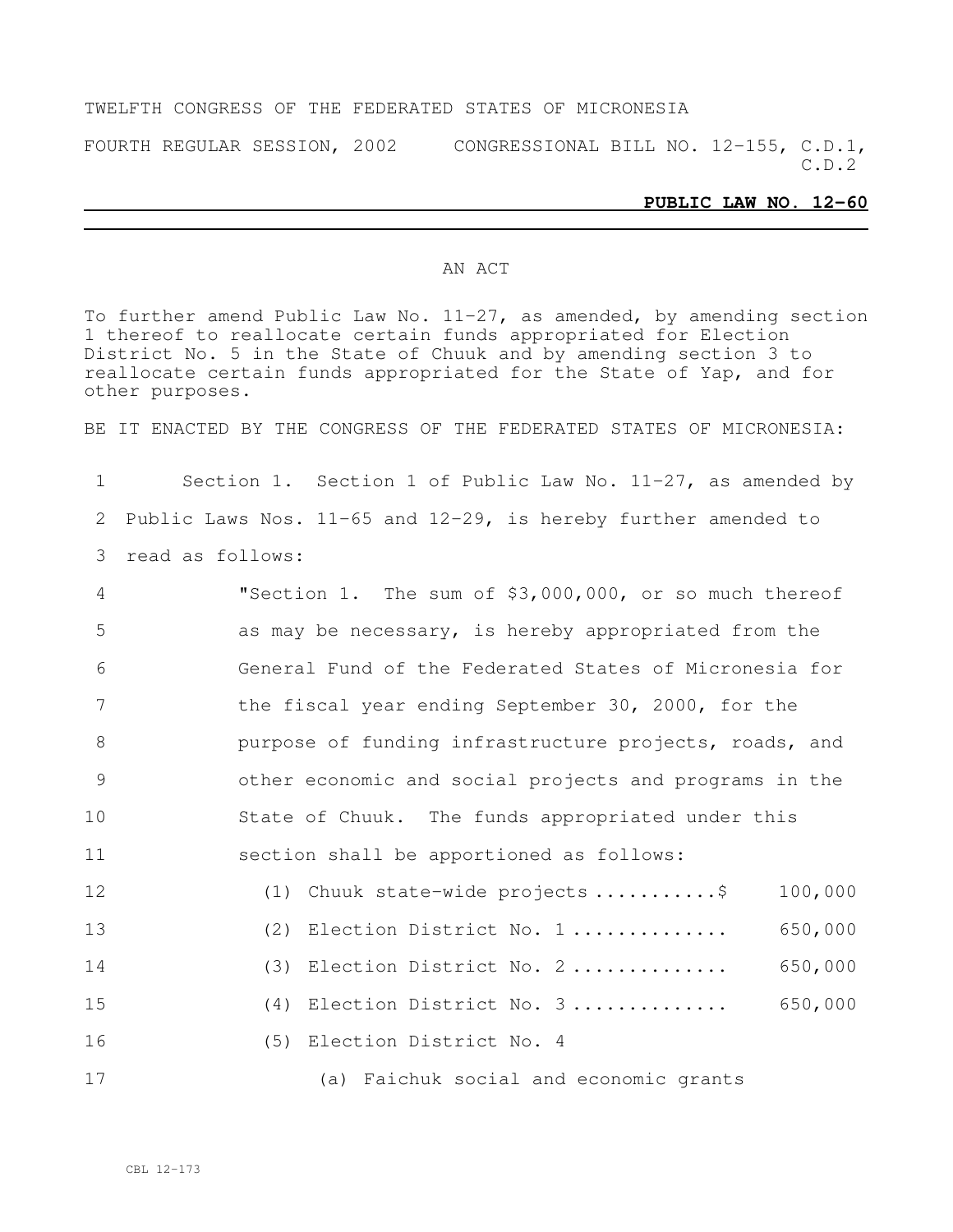## **PUBLIC LAW NO. 12-60**

| $\mathbf 1$    | (i) Tolenson                            | 100,000     |
|----------------|-----------------------------------------|-------------|
| 2              |                                         | 50,000      |
| 3              | $(iii)$ Udot                            | 50,000      |
| 4              | $(iv)$ Romalum                          | 50,000      |
| 5              | (b) Operation Fund for FDA              | 18,300      |
| 6              | (c) Faichuk student and school          |             |
| 7              |                                         | 20,000      |
| 8              | (d) Medical supplies                    | 20,000      |
| $\overline{9}$ | (e) School and dispensary leases        | 15,000      |
| 10             | (f) Leadership Conference and           |             |
| 11             |                                         | 25,000      |
| 12             | (g) Patient referral and other          | 10,000      |
| 13             | (h) Claims and relief aid               | 20,000      |
| 14             | (i) Training and other necessary        |             |
| 15             |                                         | 10,000      |
| 16             | $(j)$ Balance due local vendors         | 56,158      |
| 17             | (k) Other needs                         | 205,542     |
| 18             | (6) Election District No. 5 WETO LAF    |             |
| 19             | (a) Funds previously appropriated       |             |
| 20             | and obligated for projects and programs |             |
| 21             | now completed                           | $-258, 894$ |
| 22             | (b) From previously appropriated        |             |
| 23             | funds not yet expended:                 |             |
| 24             | $(i)$ Fishing Grant Supplement $20,000$ |             |
| 25             | (ii) Housing Grant Assistance 11,000    |             |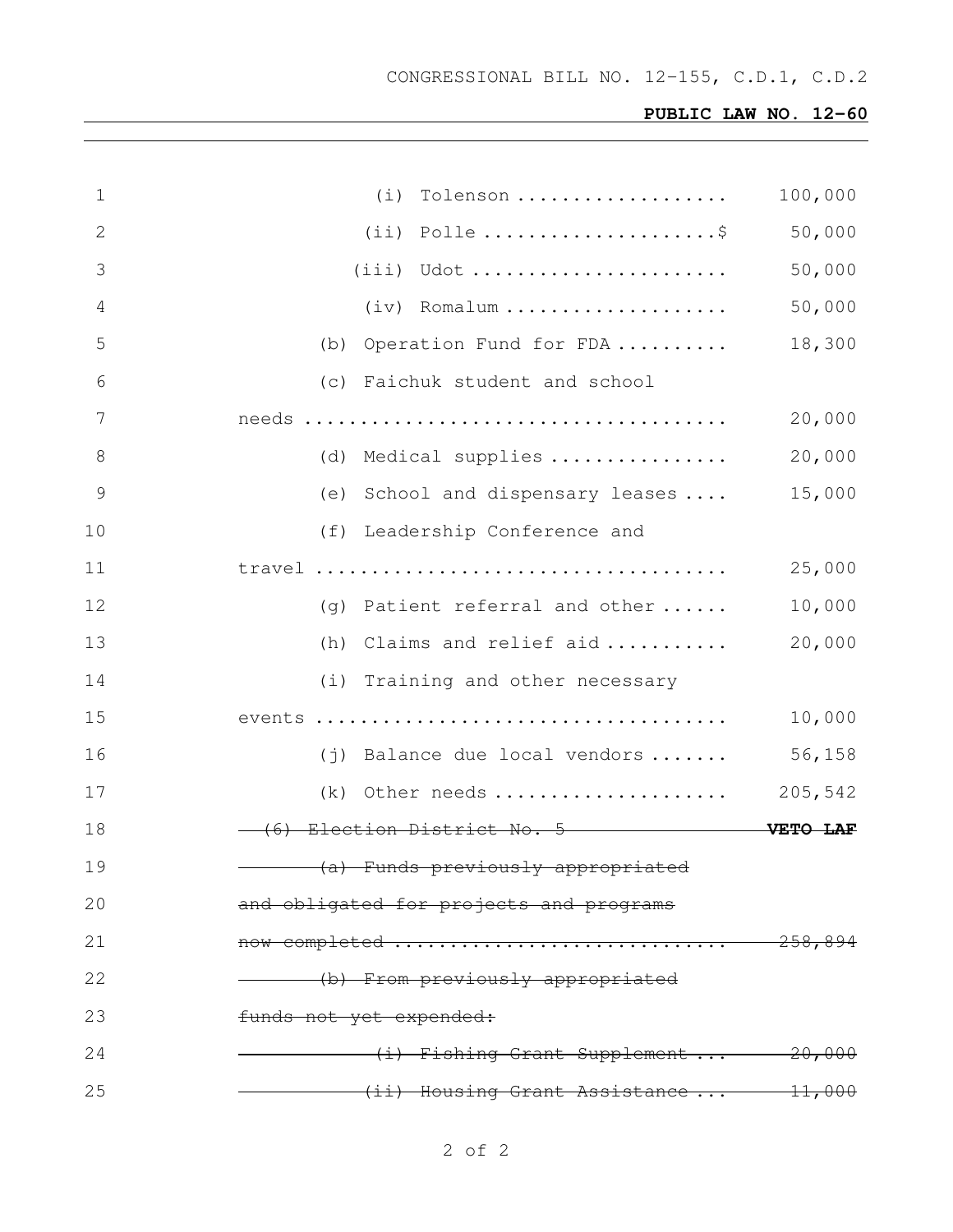CONGRESSIONAL BILL NO. 12-155, C.D.1, C.D.2

## **PUBLIC LAW NO. 12-60**

| $\mathbf 1$   | $(iii)$ PJ High School truck $10,106$ "                                       |
|---------------|-------------------------------------------------------------------------------|
| $\mathbf{2}$  | Section 2. Section 3 of Public Law No. $11-27$ , as amended by                |
| 3             | Public Laws Nos. $11-55$ , $11-65$ , $11-78$ , $12-3$ and $12-25$ , is hereby |
| 4             | further amended to read as follows:                                           |
| 5             | "Section 3. The sum of \$1,000,000, or so much thereof                        |
| 6             | as may be necessary, is hereby appropriated from the                          |
| 7             | General Fund of the Federated States of Micronesia for                        |
| 8             | the fiscal year ending September 30, 2000, for the                            |
| $\mathcal{G}$ | purpose of funding infrastructure projects, roads, and                        |
| 10            | other economic and social projects and programs in the                        |
| 11            | State of Yap. The funds appropriated under this section                       |
| 12            | shall be apportioned as follows:                                              |
| 13            | $(1)$ Dugor/Bael road \$<br>100,000                                           |
| 14            | $-0-$<br>(2) Gargey land development                                          |
| 15            | Weloy municipal office construction<br>100,000<br>(3)                         |
| 16            | 50,000<br>(4) Deechmur, Tomil men's house project                             |
| 17            | (5) Outer island agriculture                                                  |
| 18            | development/cultural programs<br>153,000                                      |
| 19            | 25,000<br>(6) Yap's social development seminars                               |
| 20            | (7) Wulu Village, Fanif power                                                 |
| 21            | 25,000<br>and road extension                                                  |
| 22            | 20,000<br>(8) Atliw women's community project                                 |
| 23            | 50,000<br>(9) Rumuu lothog men's house project                                |
| 24            | 80,000<br>(10) V6AI equipment purchase                                        |
| 25            | (11) Outer island infrastructure                                              |

# of 3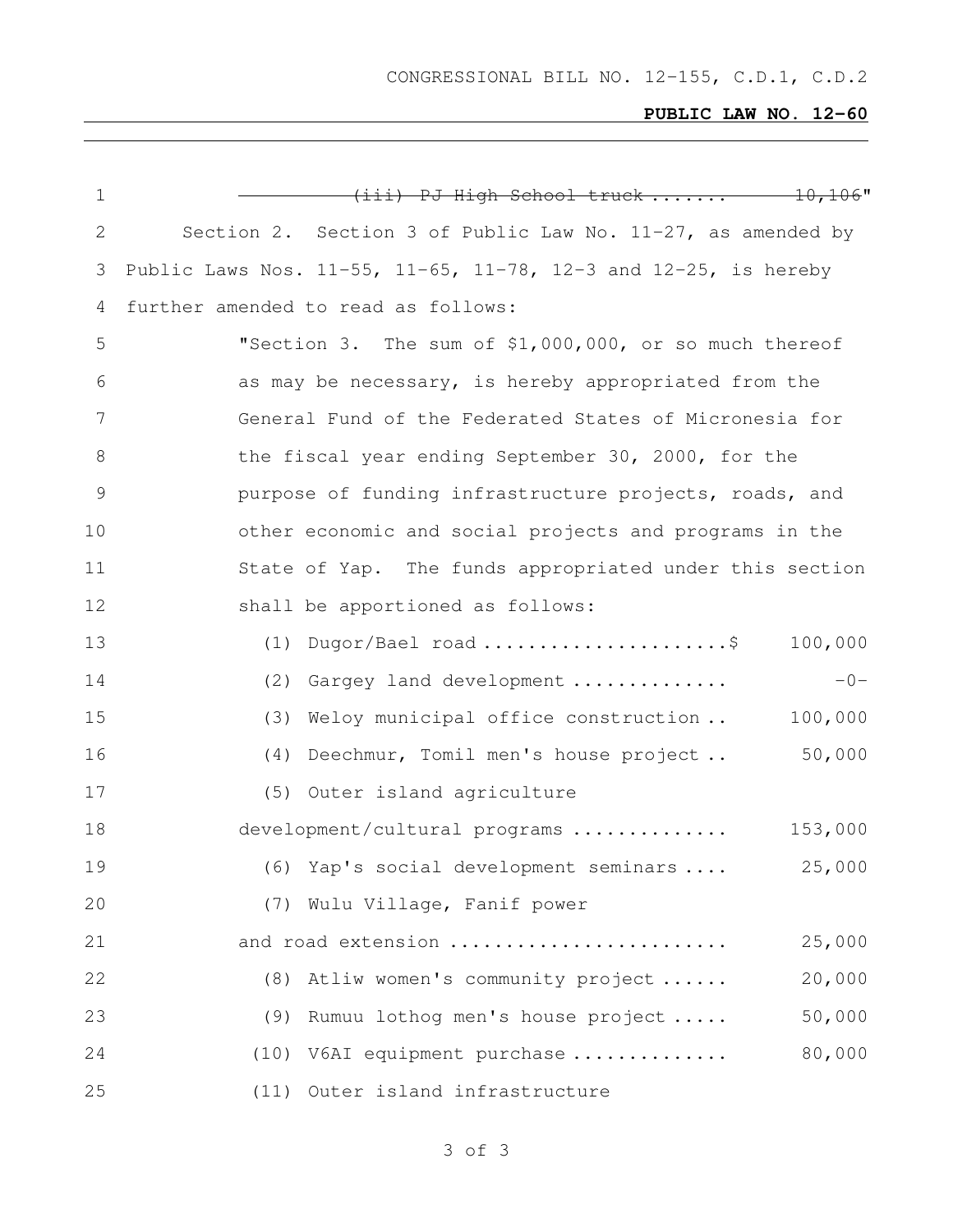CONGRESSIONAL BILL NO. 12-155, C.D.1, C.D.2

## **PUBLIC LAW NO. 12-60**

| 1  | development projects including projects     |         |
|----|---------------------------------------------|---------|
| 2  | for outer island communities on Yap         |         |
| 3  | proper (matching funds) PROVIDED THAT       |         |
| 4  | the Department of Finance and               |         |
| 5  | Administration shall allot only             |         |
| 6  | \$50,000 of these funds until such time     |         |
| 7  | as the full amount is available             |         |
| 8  | through recovery of funds previously        |         |
| 9  | allotted in error                           | 262,444 |
| 10 | (12) Yap Delegation Office including        |         |
| 11 | Delegation Office land lease                | 17,556  |
| 12 | (13) Beechial box-culvert bridge            | 30,000  |
| 13 | (14) Scholarship for Yapese for graduate    |         |
| 14 | school studies or studies in high-priority  |         |
| 15 | fields, including aviation and civil        |         |
| 16 | engineering. Funds may be used              |         |
| 17 | for transportation expenses of student      |         |
| 18 | to or from place of study                   | 40,000  |
| 19 | (15) Okau village water service extension.  | 5,000   |
| 20 | (16) Completion of Ngulu Women's House and  |         |
| 21 | dispensary buildings                        | 5,000   |
| 22 | (17) Training and participation of Outer    |         |
| 23 | Island athletes in regional games and Outer |         |
| 24 | Island Youth Sports Programs                | 7,000   |
| 25 | Travel and meeting expenses for<br>(18)     |         |

of 4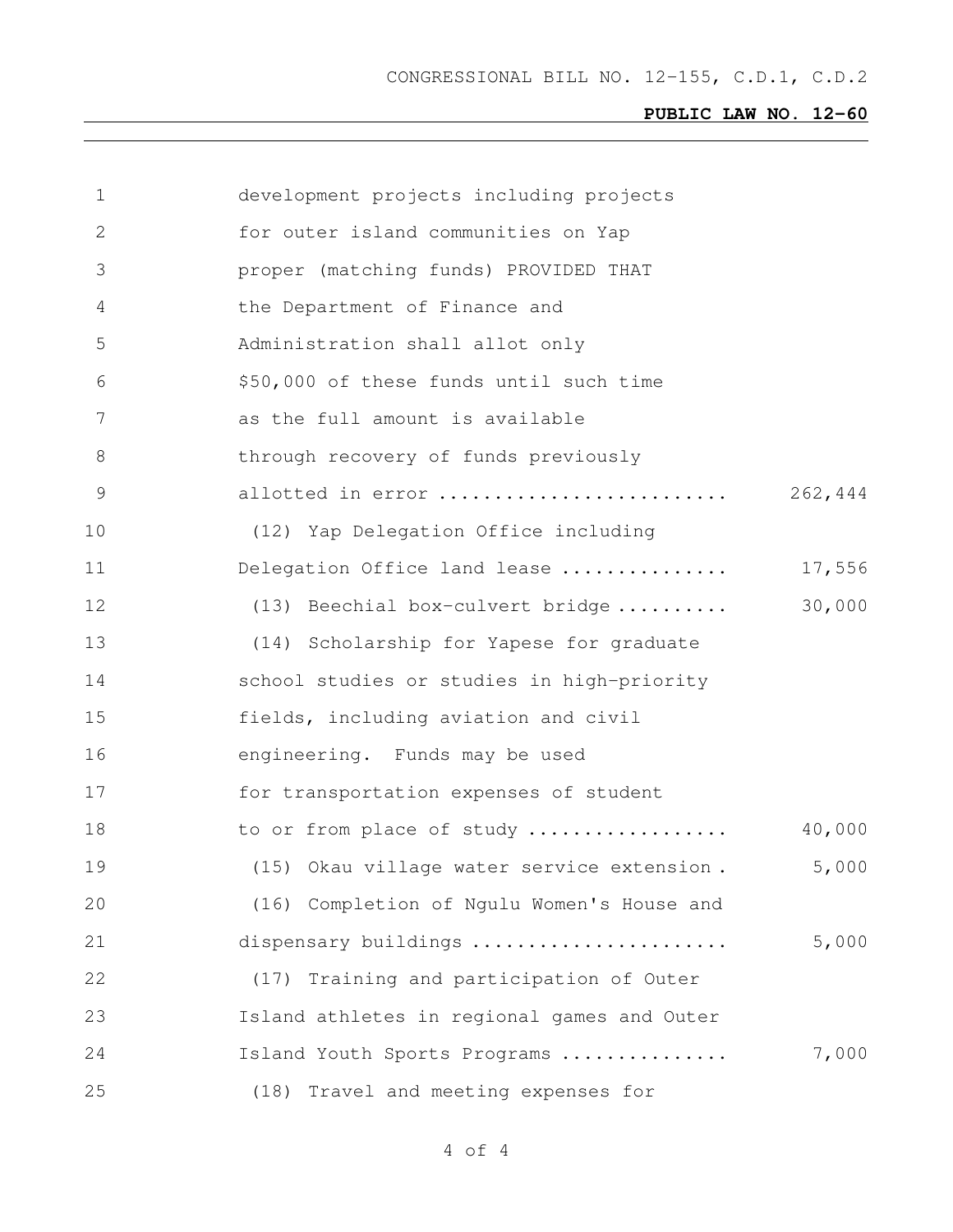## **PUBLIC LAW NO. 12-60**

| $\mathbf 1$    | Delegation to visit the Outer Islands of Yap. 30,000"       |
|----------------|-------------------------------------------------------------|
| $\mathbf{2}$   | Section 3. This act shall become law upon approval by the   |
| 3              | President of the Federated States of Micronesia or upon its |
| 4              | becoming law without such approval.                         |
| 5              |                                                             |
| $6\,$          |                                                             |
| $\overline{7}$ |                                                             |
| $\,8\,$        | December 23, 2002                                           |
| $\mathcal{G}$  |                                                             |
| 10             |                                                             |
| 11             |                                                             |
| 12             | /s/ Leo A. Falcam                                           |
| 13             | Leo A. Falcam<br>President                                  |
| 14             | Federated States of Miceoneisa                              |
| 15             |                                                             |
| 16             |                                                             |
| 17             |                                                             |
| 18             |                                                             |
| 19             |                                                             |
| 20             |                                                             |
| 21             |                                                             |
| 22             |                                                             |
| 23             |                                                             |
| 24             |                                                             |
| 25             |                                                             |